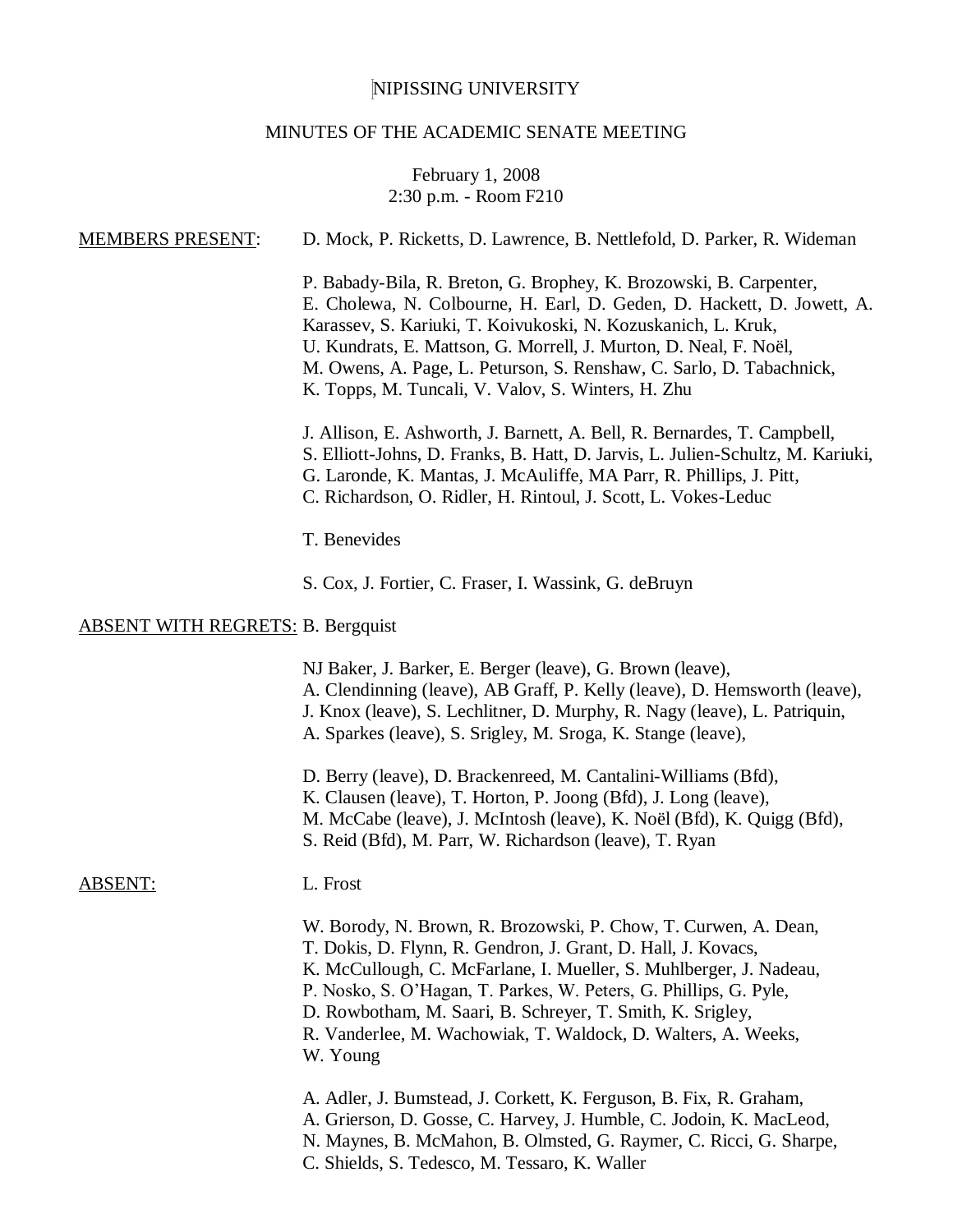Minutes of the Academic Senate Meeting February 1, 2008 Page 2

L. McLaren

S. Anderson, L. Drinkwalter

A. Brown

The minutes of the Senate meeting of January 14, 2008 were adopted with no objections.

#### ANNOUNCEMENTS

On Wednesday, January 30, two funding announcements were made from the Ministry of Training, Colleges and Universities and the Minister of Revenue. The President was very pleased with the provincial government's investment of \$18M towards the new E-Learning Library and \$1.43M for infrastructure. The investment in the E-Learning Library means this project can proceed immediately. The President noted that our local MPP, Monique Smith, has lobbied for this library funding for the past three years.

The President was pleased to report that Nipissing's profile is being heightened on several fronts. Nationally, our university will be hosting the national women's volleyball championships in March 2009 and locally, a new  $2500/ft^2$  downtown location has opened that will serve as the headquarters of the Biidaaban project. This new downtown space is also being utilized by Canadore College's continuing education division.

The President also introduced Mr. David McCuaig, the new human rights/human resources officer, to Senators.

At the request of the President, Senator Lawrence provided a very brief update on applications. Senator Lawrence indicated that first and second choices are up significantly from last year. Applications to Nursing, Physical and Health Education and Environmental programs in particular have increased.

The Vice-President Academic and Research was also pleased about the E-Learning Library funding announcement. He indicated that this project will be good for the academic development of the university. The First Generation project was also the recipient of an additional \$70K in unsolicited funding. He thanked all faculty and staff who are involved in this project. The Vice-President noted that all these funding announcements indicate that Nipissing University is on the government radar screen.

Senator Ricketts informed Senators of a recent meeting of the granting councils at which they announced a review of how they do business; they are also looking at interdisciplinary and multi-council projects. This concept ties in with the science and technology strategy of the federal government. He also noted that the Canadian Foundation for Innovation (CFI) will be conducting a new competition and calls for proposals will be coming out soon.

The President of NUSU announced that elections for the next student union executive will be held on Monday and Tuesday of next week. She also congratulated the university on the library funding.

Senator Lawrence announced that next week, targeted-messaging will be on-line, which will give faculty the capability to e-mail or post notices to their students.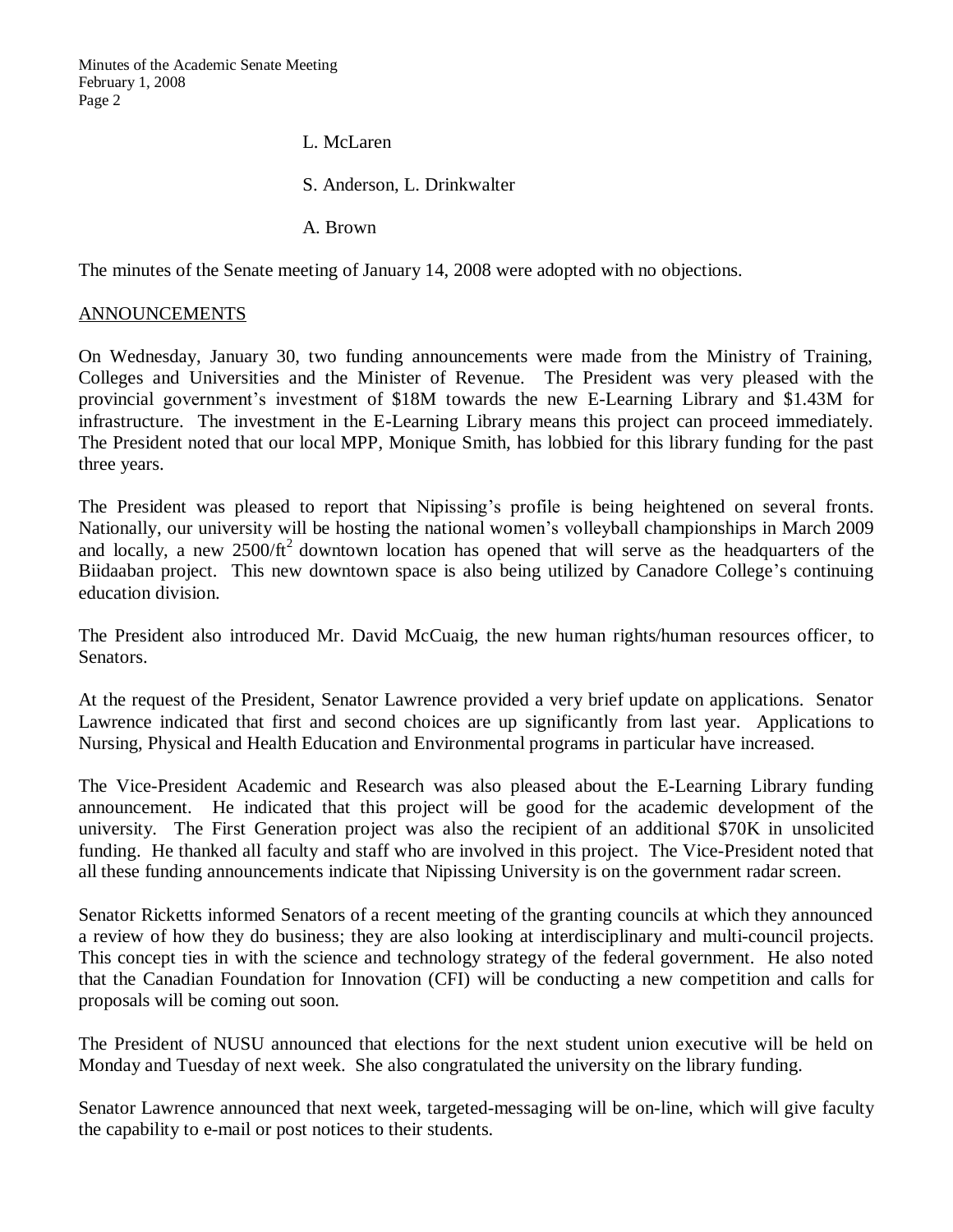Minutes of the Academic Senate Meeting February 1, 2008 Page 3

Senator Nettlefold indicated that a request has been made for a  $4<sup>th</sup>$  floor of the new library to be completed as a shell. He also encouraged Senators to make a commitment to the library campaign.

#### REPORTS OF STANDING COMMITTEES

#### Executive Committee

MOTION 1: Moved by D. Mock, seconded by P. Ricketts that the Report of the Senate Executive Committee dated January 28, 2008 be received. CARRIED

Academic Planning Committee

- MOTION 2: Moved by P. Ricketts, seconded by J. Barnett that the Report of the Academic Planning Committee dated January 14, 2008 be received. CARRIED
- MOTION 3: Moved by P. Ricketts, seconded by S. Renshaw that Senate approve the continuation of the two positions in Education, effective July 1, 2008 a) Tenure-track position in French for J/I and I/S divisions, and b) Tenure-track or tenure position in Language Arts in J/I. CARRIED

#### University Curriculum Committee

MOTION 4: Moved by P. Ricketts, D. Geden seconded by that the Report of the University Curriculum Committee dated January 17, 2008 be received. CARRIED

- MOTION 5: Moved by P. Ricketts, seconded by J. Barnett that Senate approve as a consolidated motion, the addition of the following non-credit courses in the Continuing Education program:
	- 1. SIGN 0101 American Sign Language, Level 1, 30 hours
	- 2. SIGN 0102 American Sign Language, Level 1, 30 hours
	- 3. SIGN 0103 American Sign Language, Level 1, 30 hours
	- 4. SIGN 0201 American Sign Language, Level 2, 33 hours
	- 5. SIGN 0202 American Sign Language, Level 2, 33 hours
	- 6. SIGN 0203 American Sign Language, Level 2, 33 hours
	- 7. SIGN 0301 American Sign Language, Level 3, 36 hours
	- 8. SIGN 0302 American Sign Language, Level 3, 36 hours
	- 9. SIGN 0303 American Sign Language, Level 3, 36 hours
	- 10. SIGN 0304 American Sign Language, Level 3, 36 hours
	- 11. SIGN 0305 American Sign Language, Level 3, 36 hours

CARRIED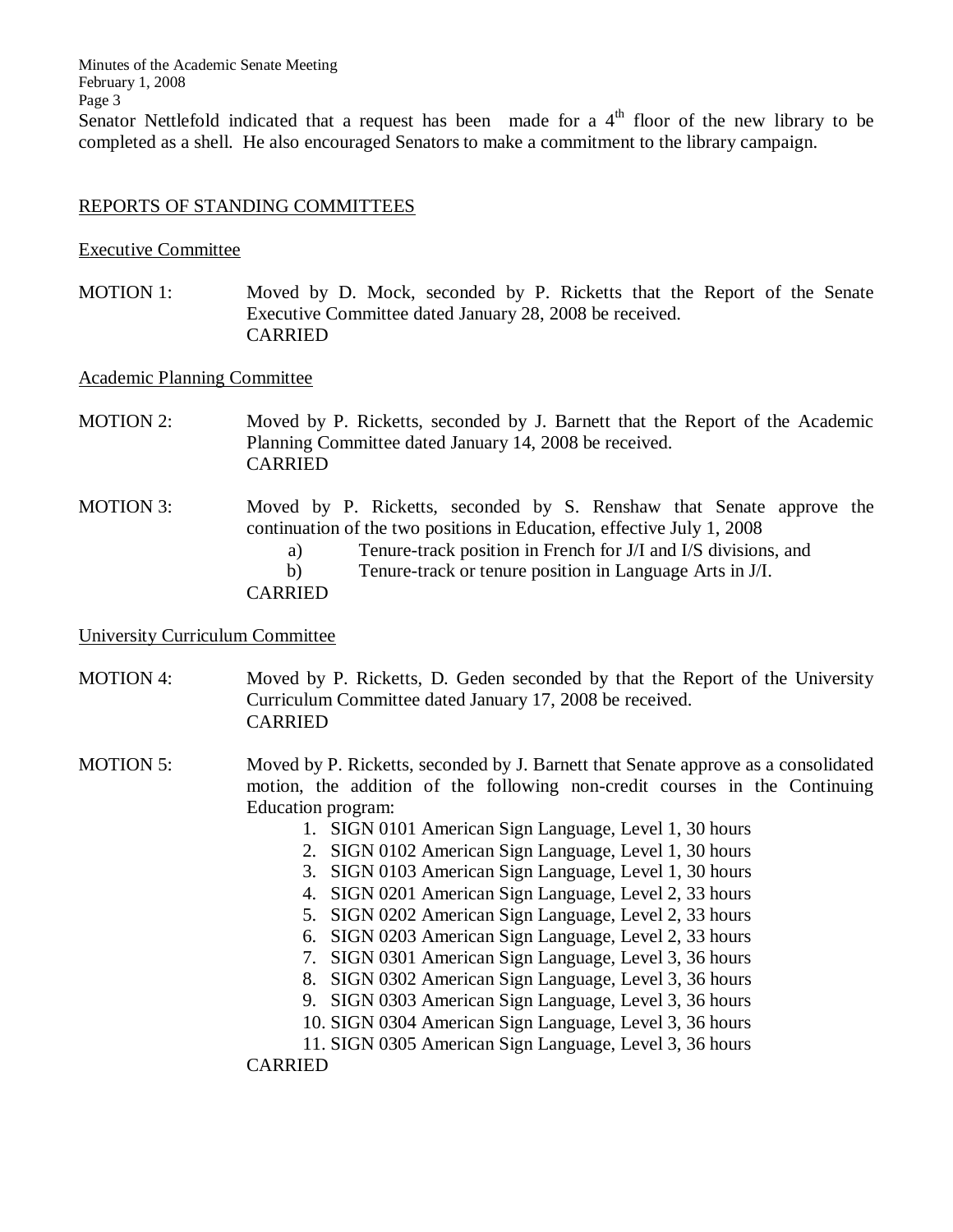- MOTION 6: Moved by P. Ricketts, seconded by K. Brozowski that Senate approve as a consolidated motion, the addition of the following 3-credit courses in the Sociology program:
	- 1. SOCI 4546, SOCI 4547, SOCI 4556 AND SOC 4557 Honours Seminar,
	- 2. SOCI 3126 Social Research Methods,
	- 3. SOCI 3127 Social Statistics and Data Analysis
	- CARRIED
- MOTION 7: Moved by P. Ricketts, seconded by D. Tabachnick that Senate approve the addition of ANTR1006 Introduction to Anthropology, a 3-credit course. CARRIED
- MOTION 8: Moved by P. Ricketts, seconded by K. Brozowski that Senate approve the deletion of ANTR1005 Introduction to Anthropology: Understanding Humankind, a 6 credit course. CARRIED
- MOTION 9: Moved by P. Ricketts, seconded by K. Brozowski that Senate approve the deletion of SOCI3125 Research Methods and Data Analysis, a 6-credit course, from the Sociology program. CARRIED

MOTION 10: Moved by P. Ricketts, seconded by K. Brozowski that Senate approve as a consolidated motion, the changes to the degree requirements of the Honours B.A. single major and combined programs in Sociology as follows:

- 1. To remove all specified 4000-level course requirements,
- 2. To require twelve credits of 4000-level courses for the Honours B.A. Single and Combined Majors,
- 3. To replace SOCI3125 with SOCI3126 Social Research Methods and SOCI3127 Social Statistics and Data Analysis, and
- 4. To require SOCI3126 Social Research Methods and SOCI3127 Social Statistics and Data Analysis for all degrees in Sociology.

CARRIED

- MOTION 11: Moved by P. Ricketts, seconded by D. Geden that Senate approve the addition of MUSC2216 Topics in Music Education, a 3-credit course. CARRIED
- MOTION 12: Moved by P. Ricketts, seconded by S. Renshaw that Senate approve as a consolidated motion, the addition of the following 3-credit courses in the Philosophy program:
	- 1. PHIL 3706 Eastern Philosophy I: Confucianism, Taoism and Zen, and
	- 2. PHIL 3707 Eastern Philosophy II: Classical Indian Philosophy.

CARRIED

MOTION 13: Moved by P. Ricketts, seconded by S. Renshaw that Senate approve the deletion of PHIL2705 Eastern Philosophy, a 6-credit course, from the Philosophy program. CARRIED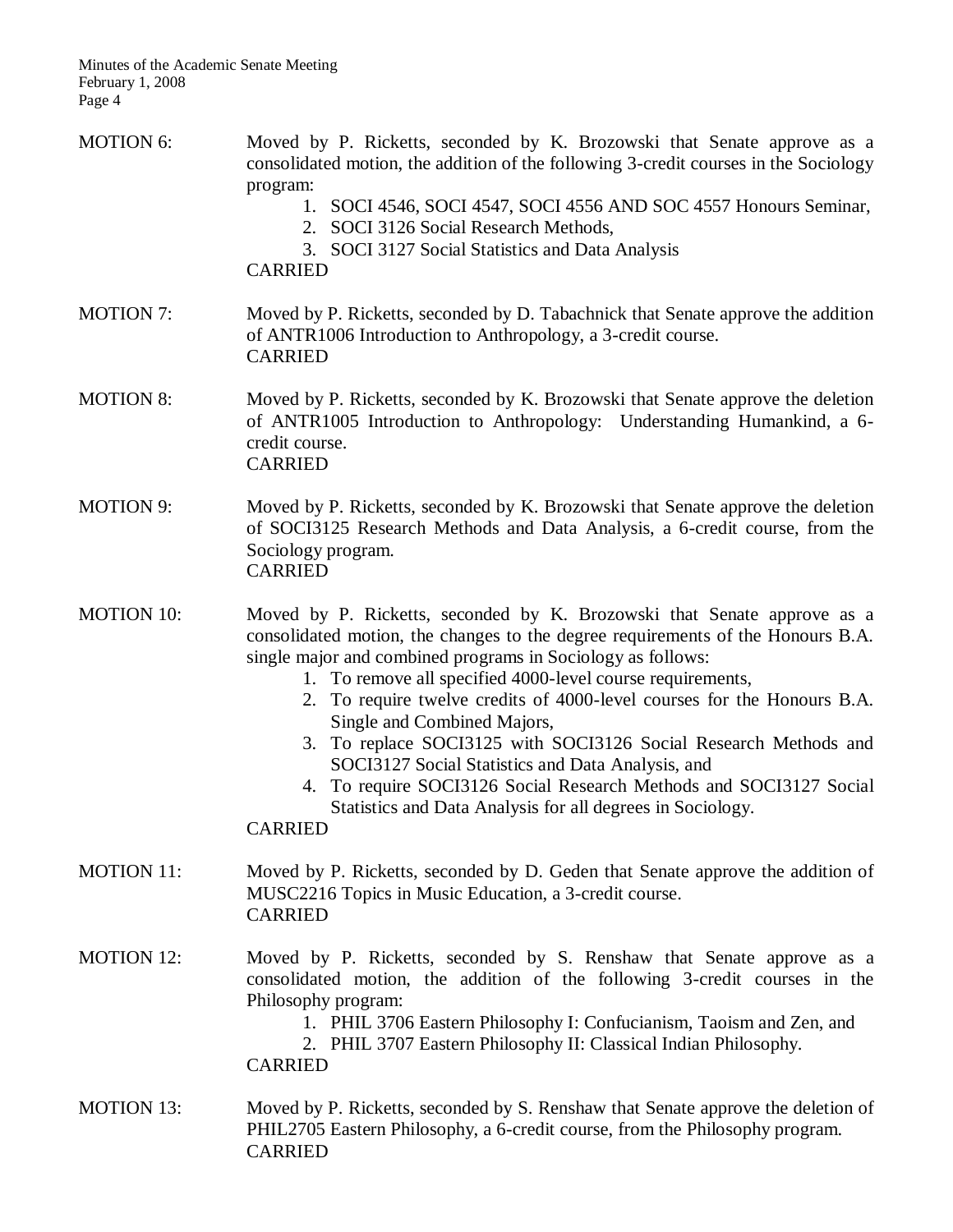#### Admissions, Promotions and Petitions Committee

- MOTION 14: Moved by H. Earl, seconded by I. Wassink that the Report of the Admissions, Promotions, and Petitions Committee dated January 16, 2008 be received. CARRIED
- MOTION 15: Moved by H. Earl, seconded by D. Lawrence that the students listed on Appendix A, who have completed all requirements of their respective degrees, be admitted to their degrees in-course and that diplomas for the degrees be awarded. CARRIED

University Research Council

MOTION 16: Moved by P. Ricketts, seconded by D. Tabachnick that the Report of the University Research Council dated December 10, 2007 be received. CARRIED

#### **ELECTIONS**

 *Elect two Senators, one from the Faculty of Education and one from the Faculty of Arts and Science to serve on the Selection Committee for the Chancellor's Award for Excellence in Teaching and for the Nipissing University Award for part-time teaching.* 

#### **Acclaimed: H. Earl and O. Ridler**

- *Elect one Senator to serve on the Search Committee for a probationary position in Fine and Visual Arts*
- D. Geden nominated E. Ashworth H. Earl nominated D. Neal

#### **Elected: E. Ashworth**

- *Elect one Senator to serve on the Search Committee for a probationary position in Sociology*
- E. Mattson nominated D. Hackett K. Brozowski nominated G. Morrell

**Elected: G. Morrell**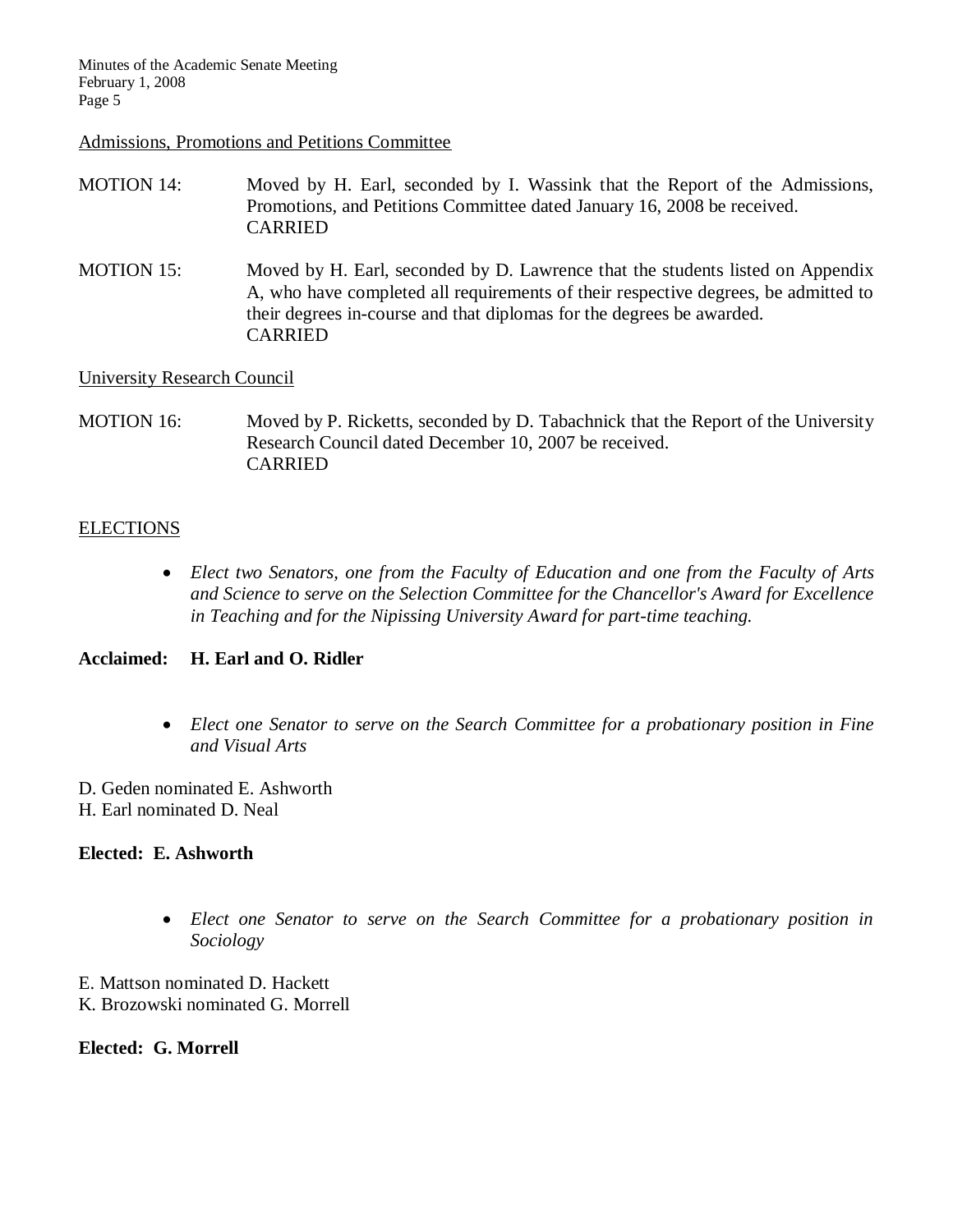*Elect one Senator from the Faculty of Arts and Science to serve on the selection committee for a probationary position in Language Arts*

## **Acclaimed: G. Brophey**

 *Elect one Senator from the Faculty of Arts and Science to serve on the selection committee for a probationary position in French/Curriculum Methods*

## **Acclaimed: S. Renshaw**

 *Elect one Senator from the Faculty of Arts and Science to serve on the selection committee for a probationary position in Visual Arts (Junior/Intermediate)*

#### **Acclaimed: D. Geden**

 *Elect one Senator from the Faculty of Arts and Science to serve on the selection committee for the one-year limited-term position in Mathematics (Education)*

#### **Acclaimed: M. Tuncali**

#### REPORTS OF AD HOC COMMITTEES

#### **Report from the Senate Review Committee**

Senator Hatt stepped in as Senate Speaker while Senator Jowett temporarily stepped down from her position to introduce the report from the Senate Review Committee (SRC). . Senator Jowett, who is a member of the SRC, indicated that the Committee had met since the January Senate. The purpose was to finalize the SRC submission to the February Senate as well as to discuss concerns brought forward by senators at the last Senate meeting.

There was a request for a motion to allow for the SRC's consultant, Dr. Ted Chase, to speak.

MOTION 17: Moved by D. Jowett, seconded by G. Laronde that Dr. Ted Chase, consultant to the Senate Review Committee, be allowed to speak to Senate. CARRIED

#### Notices of Motion:

- 1. That, subject to identifying an appropriate and workable membership structure, Senate approve in principle the move to a representational Senate.
- 2. That Senate approve the representational Senate membership model outlined in Table III of the *Report of the (Ad Hoc) Senate Review Committee on the Review and Restructuring of the Nipissing University Senate*, dated 04 January, 2008.